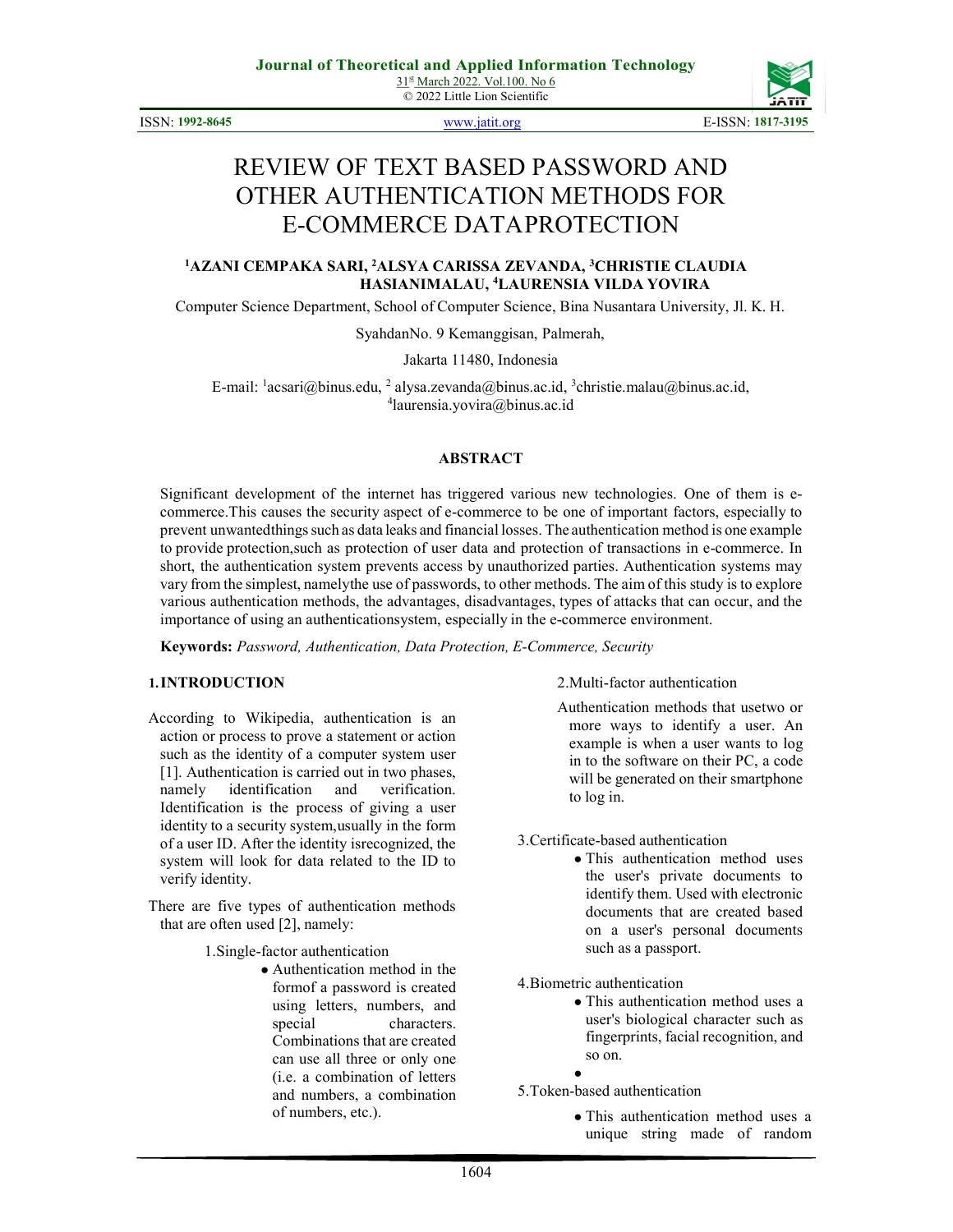ISSN: 1992-8645 www.jatit.org E-ISSN: 1817-3195

characters. This string will be unique for each user and will be used as a substitute for the personal information that has been inputted so that the user does not need to reenter it.

- Apart from these several authentication methods, the one most often found in everyday life is single factor authentication, namely passwords. The first password was created in 1960 by Fernando Corbato. Since then, passwords have been widely used in various instances in human technological life to date. Over time, the requirements for a password have become more complex. Every website or application has different password requirements. According to a study by NordPass, one person can have 100 passwords to remember. There are passwords that only require characters, some need to add symbols, numbers, and so on. With multiple websites that have different requirements for passwords, a single user can have multiple different combinations of passwords. As a result, users will eventually create the same password for every account they have. This is detrimental for users because having the same password for all accounts makes users vulnerable to data leakage.
- Passwords are also used in various applications and websites. One of them is an e- commerce website / application. E-commerce, orwhat can be called as electronic commerce, is a business model that allows the sale and purchase of products electronically. This action is assisted by various applications / websites that help buyers and sellers to carry out their buying and selling. Like most other applications / websites, users are asked to input their personal information which will help in the business process. This information can range from full name, email, telephone number to ID number or bank account number. This information is included in information that is very personal and important to each user. Therefore, the importance of safeguarding this information is very important. With this, we need to learn more about the advantages and disadvantages of passwords and alsoother authentication methods that can strengthen system security in ecommerce.
- There are several risks that can be faced if personal information is not properly protected and data leaks occur. One of them is identity theft. This will cause a lot of problems depending on the

type of information that was stolen. For example, if the account information from a user's mobile banking application was stolen by someone, the person who stole the information can arbitrarily use the assets and information in the mobile banking application for personal gain. As a result, the user whose personal information has been stolen might come to find that they no longer have a balance in said mobile banking application.

In this research, we will discuss further about data protection in the e-commerce industry, three types of authentication methods (password, MFA, biometric authentication), and their advantages and disadvantages. Therefore, the aim of this paper is to review passwords as one of the mostfrequently used authentication methods in e- commerce, and how password's weaknesses can affect user data security. Moreover, this paper will discuss other authentication methods that can be used as alternative use of passwords.

# 2.LITERATURE REVIEW

#### 2.1 Authentication

- Authentication is a process for identifying and verifying the identity of a user on a system. From the paper by Pawel Laka and Wojciech Mazurczyk (2018), an authentication process consists of 3 things, namely: something the user knows, something the user has, something the user is [3].
- With the rapid development of the Internet and mobile devices, system authentication has been widely used in the process of accessing the internet and mobile devices to protect devices, data, and user accounts [4]. One of the simplest and most used authentication methods is a password. However, passwords have various security holes, mainly due to limitations on human memory. Users choose passwords that are not easily forgotten, which leads to a substantial fraction, i.e. users prefer passwords that are prone to attacks such as dictionary attacks [5]
- Literature [6] Categorizes the authentication method into 4, namely:
	- Knowledge-based authentication
	- Physiological based biometric authentication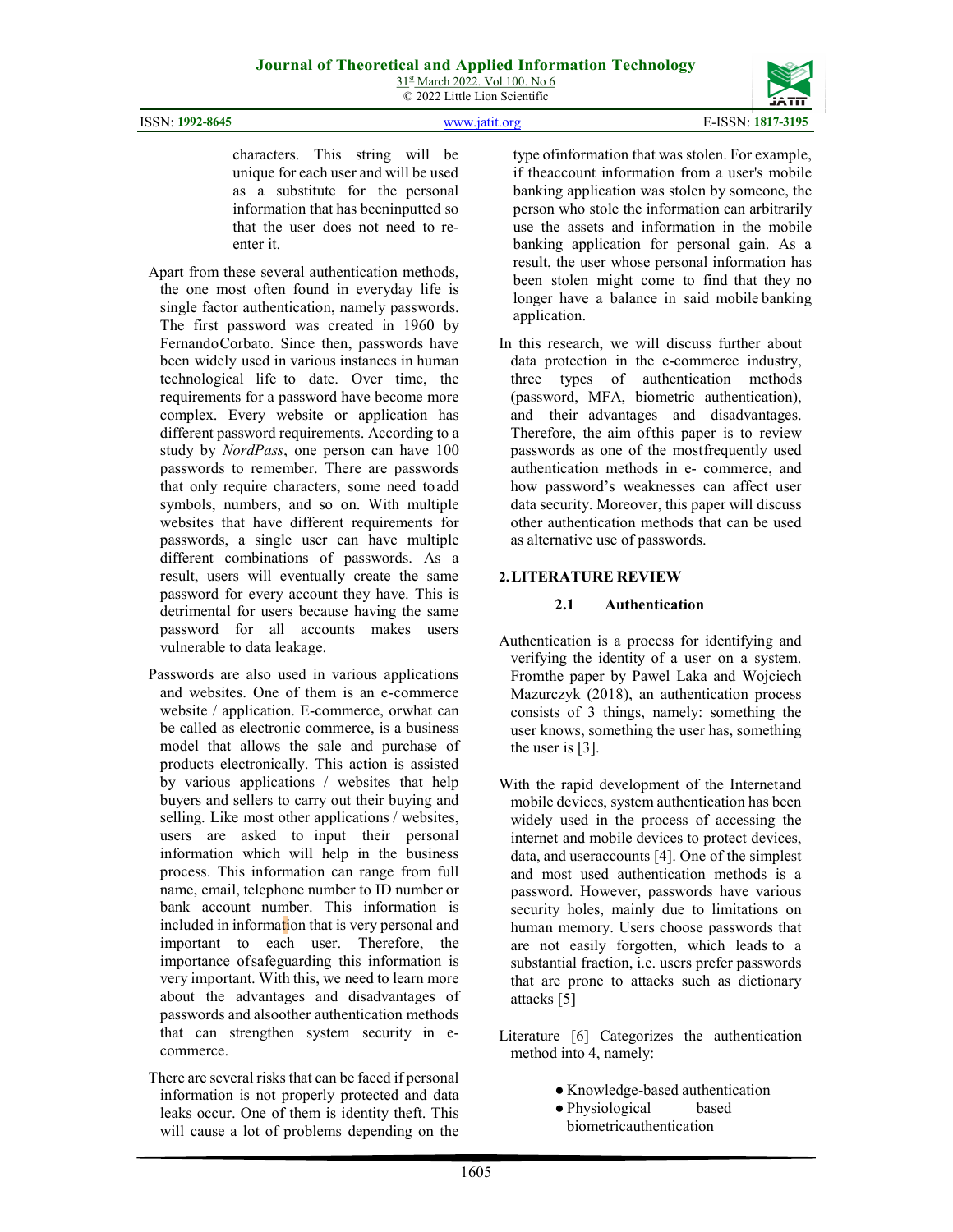|                                                                                                                     | $\odot$ 2022 Little Lion Scientific                                                                                                                                                                                       |
|---------------------------------------------------------------------------------------------------------------------|---------------------------------------------------------------------------------------------------------------------------------------------------------------------------------------------------------------------------|
| <b>ISSN: 1992-8645</b>                                                                                              | E-ISSN: 1817-3195<br>www.jatit.org                                                                                                                                                                                        |
| • Behavior-based biometric<br>authentication<br>Multi-factor<br>$\bullet$ Two $\prime$<br>InformationAuthentication | the most frequently used. [9] Based on a<br>comparison made by [8] which compared 6<br>different biometric features, namely<br>fingerprints, palms, iris, face, tone, and voice<br>with 3 comparison factors namely false |
|                                                                                                                     | acceptance rate, easy to use, and counterfeit<br>difficulty. As a result, iris has the most difficult                                                                                                                     |
| <b>Authentication Method Review</b><br>2.2                                                                          | counterfeit difficulty, followed by sound.                                                                                                                                                                                |

2.2.1 Knowledge-

based Authentication Knowledge-

based authentication

is

authentication based on the user's knowledge / memory, which is usually in text or graphic form.

Examples of text, namely PIN and Password, and graphics, namely patterns. The use of text authentication is the simplest and most frequently used authentication method [6] However, it also causes passwords to be the most vulnerable to attacks. Passwords and PINs have the potential to receive attacks in the form of brute-force and dictionary attacks, as well as keyloggers [7].

# 2.2.2 Biometric Authentication

- Biometrics is a technology that uses a unique pattern of physical factors or user habits in authentication or identification [8]. Biometric authentication can be divided into 2, namely Physiological Authentication and Behavioral Authentication. Biometric authentication is a method of authentication that has begun to be widely used, especially using fingerprints and faces.
- Physiological Authentication performs authentication using the physical features of the user. For example, fingerprint, palmprint, hand geometry, face, eye, ear, ECG, EEG [6].
- Behavioral Authentication performs authentication using the user habit feature. For example, tapping behavior, finger gesture, hand gesture, voice, gait, daily activity routine [6].
- Compared to other biometric features (face, iris, and voice), the fingerprint recognition system is

the most frequently used. [9] Based on a comparison made by [8] which compared 6 different biometric features, namely fingerprints, palms, iris, face, tone, and voice with 3 comparison factors namely false acceptance rate, easy to use, and counterfeit difficulty. As a result, iris has the most difficult counterfeit difficulty, followed by sound. Meanwhile, the false acceptance rate is relatively small apart from fingerprint and iris. and for convenience, the average is not much different, which is still a little [8].

Although biometric authentication is often used, biometric authentication has several problems. Compared to authentication with passwords, there are 2 biggest problems in biometric authentication systems. The first is that the biometric feature cannot be withdrawn and reentered or cannot be replaced, such as a password. Second, biometric features are not confidential [4]. In fact, research by literature [6] shows that almost all biometric systems lack privacy protection of the user's biological information.

Multi-factor Authentication

Authentication security can be improved by combining two or more methods, which makes it more difficult for attackers to penetrate the system. [6]

Some examples of combining authentication methods are [10]:

- ●Traditional (biometricbiometric, knowledgebiometric)
- ●Ownership (knowledge-ownership, biometric-ownership)
- ●Advance (knowledgebiometric- ownership)

#### 2.3E-Commerce and Financial Technology

E-commerce is growing rapidly which opens up opportunities to increase sales via the internet [10]. Following this development, the need for a payment system in the form of an e-payment is urgently needed. E-payment is expected not only to provide a secure payment system, but also to have various properties such as buyer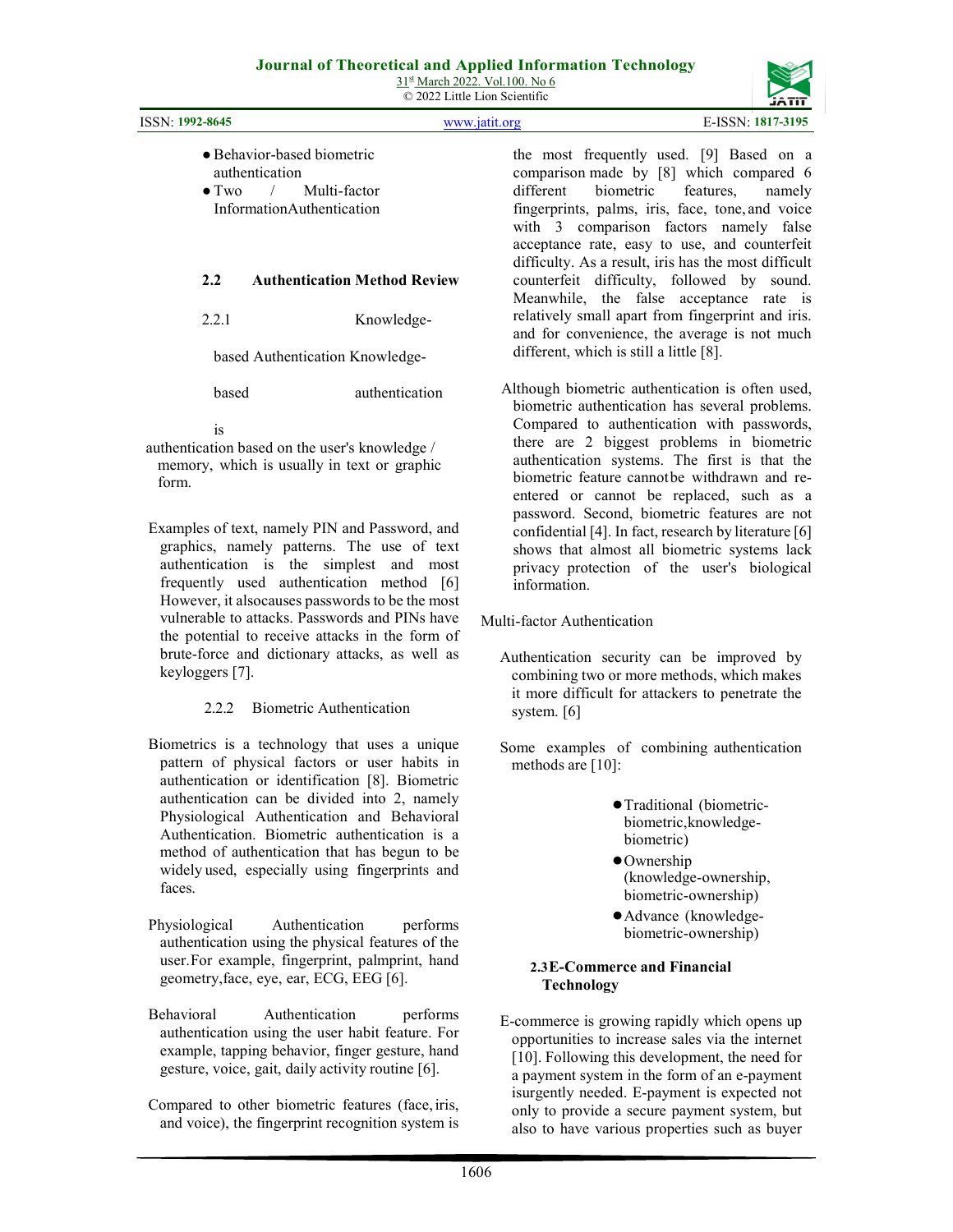| <b>ISSN: 1992-8645</b> | www.jatit.org |
|------------------------|---------------|



and seller authentication, transactions that are authorized by buyers, sellers and banks, as well as buyer privacy and data security [11].

- To meet the needs and convenience in the Epayment process, the fields of Financial Technology and Fintech are also developing rapidly, especially mobile fintech. In mobile Fintech, payment service is not only done faceto-face, but also by remote internet payment, therefore, mobile devices and users must be authenticated. [11] There are several security issues that must be resolved for mobile Fintech payment service providers to be developed in the future, in the literature [12] these problems are classified into mutual authentication, authorization, integrity, atomicity, and availability.
- Why is an authentication system in the ecommerce field so needed? As an introduction, one of the fintech e-payment methods that is often used in transactions is QR Code. But has QR Code been safe? In fact, with the widespread use of QR codes in the field of mobile payments, attacks on QR codes are more frequent and can cause financial losses [12].

# 2.4 E-Commerce and Data Protection

- In this digital era, it's easier to count people who don't use gadgets than those who do. The use of gadgets and its progress has greatly increased compared to previous years [13]. There are many types of gadgets circulating around the world. From which the most common are cellphones and computers. In this gadget, we can store our personal information through an application that we can download. Now, many industries are taking advantage of the popularity of gadgets and expanding their business with gadgets. One industry that is currently very popular is e-commerce or electronic commerce.
- Due to COVID-19, the use of e-commerce is on the rise. This means that more people have entered their personal information into an application. Therefore, the security of personal data is very important to be maintained in order to reduce risks. Each country has its own regulations to guard against this. However, regulations in Indonesia regarding personal data protection are quite backward compared to other countries [14]. As a result, choosing a correct

and secure authentication method is quite important.

### 2.5 Password in E-Commerce

- Of the five authentication methods that have been mentioned, single-factor authentication is the method most often found in everyday life. One example of single-factor authentication is passwords. Password is text-based authentication that allows users to enter letters, numbers, and symbols as a form of authentication. The use of this password is widely used as an authentication method to the realm of e-commerce applications and websites. In e-commerce applications, users will always be asked for data such as name, email, date of birth, and bank account for transaction purposes. This data is often only protected by a password or a pin, which is single-factor authentication. Nearly 92% of all transactions that take place in the world are done online making it an inevitable part (Kumar & Cherukuri, 2018) [15].
- With so many uses of passwords as an authentication method, users usually use passwords that are easy to remember and the same password for each service they have. This is very risky for user data because there are attackers and hackers who can easily get passwords without the real user's knowledge to get important information about this user. If a pair of IDs and passwords are leaked, those IDs and passwords can be used illegally to log into any service that uses the same password (Morii, Tanioka, Ohira, Sano, Seki, Matsuura, & Ueta, 2017) [16]. The mishandling of users' personal and financial data can cause huge losses for individuals (Pagar & Pise, 2017) [17].

# 2.6 Password and Security Risk

E-commerce uses online stores to assist the buying and selling process between consumers and sellers. In this business model, users and sellers are required to input their personal information such as full name, telephone number, address, and many more. This personal information is very personal and needs to be properly guarded. [18] Therefore, an effective authentication method is needed. One authentication method that is very often used is a password. Passwords are an example of a traditional authentication method. Password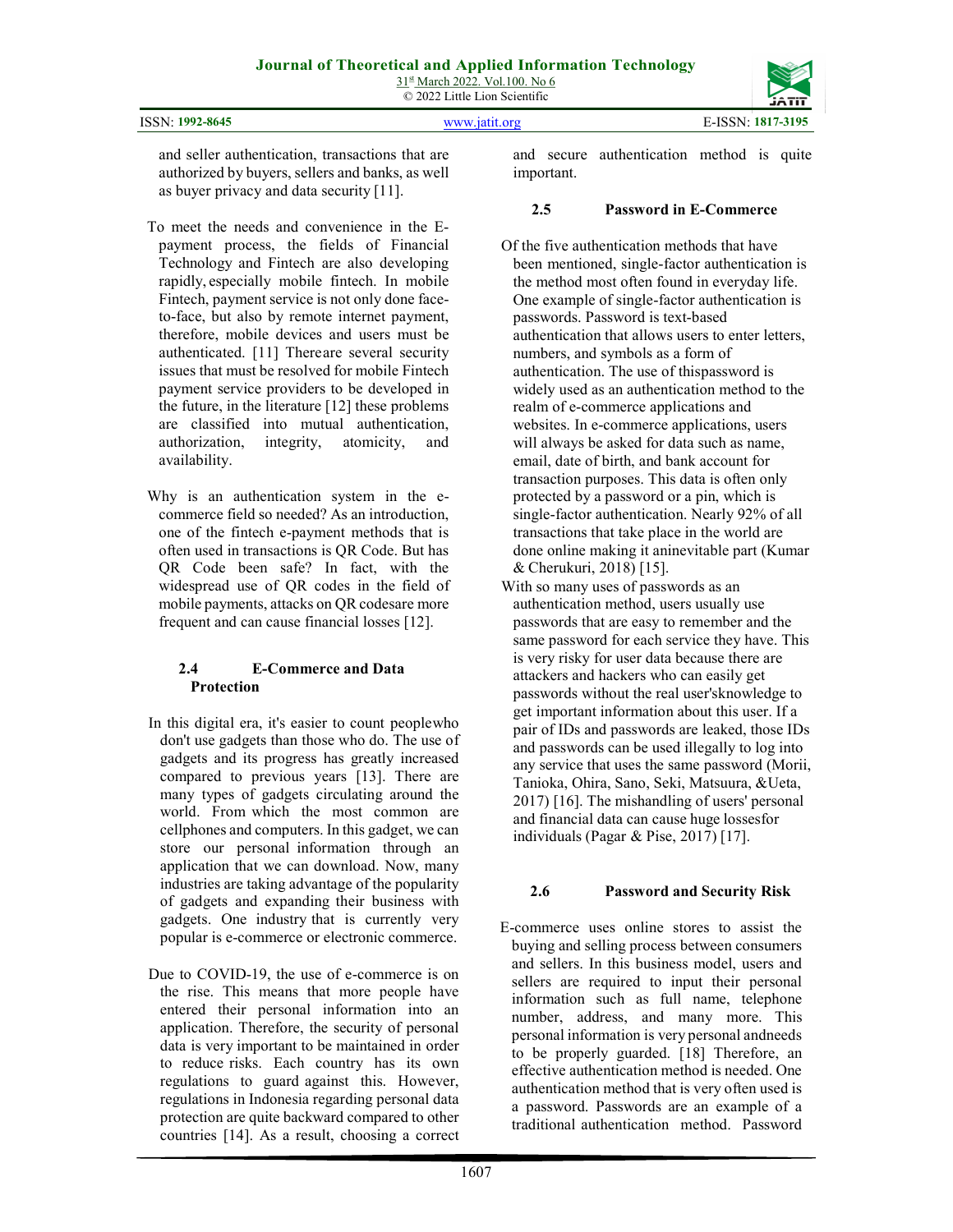| ISSN: 1992-8645 | www.jatit.org | E-ISSN: 1817-3195 |
|-----------------|---------------|-------------------|

consists of a collection of letters and / or numbers that are used to gain access to something.

- However, there are some security risks that can be faced when using a password. Based on research conducted by Binitha Ann Scaria, Dr. Rajesh Kannan Megalingam [19], there are some security problems using passwords. These security issues are as follows:
	- Surfing attack where thieves can find out a user's account information by watching that user. Thieves can use a device such as a camera, pay attention to keys pressed by the user, or by peeking from the user's side.
	- Dictionary attack the thief will try to inputmany words, such as words in a dictionary, to try to gain access.
	- Guessing attack thieves will try to guess a user's password with that user's personal information, such as name, date of birth, petname, etc.
	- Phishing a thief will act as someone else to persuade a user to do something that could be dangerous. An example is when a user gets an email from, for example, an Apple official, to send personal information that was not sent by an Apple official. Instead, sent by someone else who goes by the name "authorized Apple".
	- Eavesdropping where a thief eavesdrops on a user talking about their personal information.

# 2.7 Enhancing Password

Due to the vulnerability of passwords to data leakage, there are several innovations to strengthen passwords. One example is in research conducted by Mrs.Vasundhara R. Pagar and Mrs. Rohini G. Pise (2017) [17] using Honeywords and HoneyEncryption techniques used to support password security. Honeywords are fake passwords that are stored with the original password in the database, while the HoneyEncryption technique usesa Distributiontransformer encoder (DTE) to get the seed space which is then encrypted using a key. This method can trick attackers into thinking they have the correct password, when actually what they get is honeywords.

- In addition, there is also an idea from Zheng & Jia (2017) [20] which was inspired by keystroke dynamics to add several blank characters or certain characters in a password as a code that is checked to verify valid users.
- The two ideas mentioned above use text- based passwords which are still vulnerable to errors and offline attacks such as dictionary attacks, shoulder surfing, and eavesdropping. Literature review and survey conducted by Asmat, & Qasirrf (2019) [21] proposed the idea of a picture password that can provide better security than using a text- based password. The method proposed is a picture password which integrates the idea of randomizing the images to reduce infiltration attacks such as shoulder surfing and eavesdropping.

# 2.8 Alternative to Password: MFA

- To replace the password, another authntication method can be used. One of them is MF, namely Two-Factor Authentication. 2FA is done by a user inputting a password which will then be authenticated via, for example, their cellphone. One example of using 2FA is SMS, where after a user enters a password, he will receive an SMS containing a code or PIN that will be used to gain access. However, opinions regarding 2FA are still divided because 2FA can be interpreted as entering two passwords, which means that there are still people who can guess it. There are others who are of the opinion that 2FA is good to implement because it can increase the security of the applications they use. Then there are those who only want to use 2FA based on the importance / usefulness of the applications they use [22]. Not only that, because 2FA requires two stages, the time used will be longer than using one stage.
- There is a lot of research being done on MFA. Through these studies, MFA is considered to have helped improve security and increase the login success rate. However, the majority of this research was conducted through experiments but rather surveys [23]. With this, it is possible that the research being carried out does not adequately consider user opinions. So, the results obtained will not necessarily be received well by people.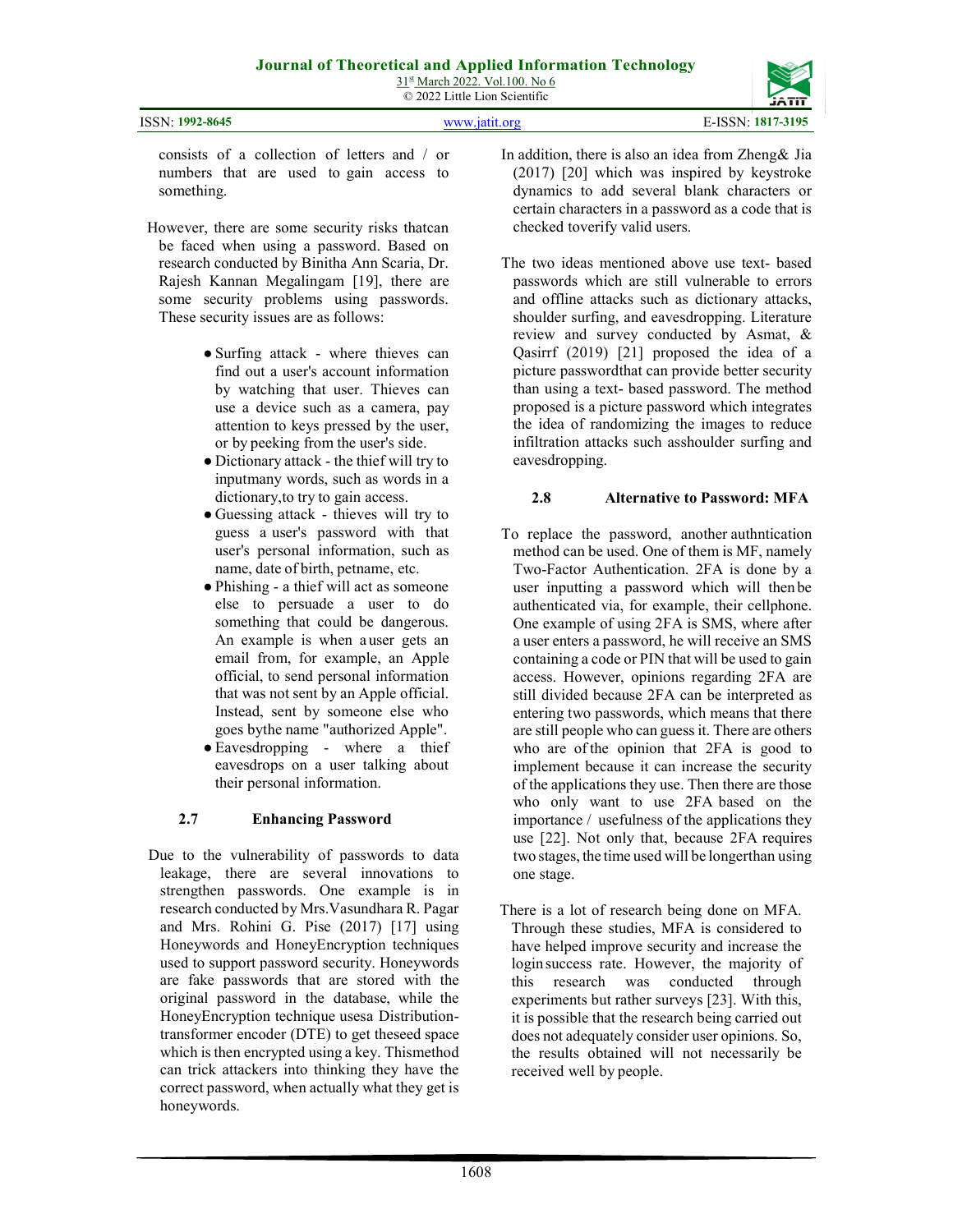© 2022 Little Lion Scientific

ISSN: 1992-8645 www.jatit.org E-ISSN: 1817-3195



#### 2.9 Alternative to Password: Biometric Authentication

- Apart from MFA, there is another authentication method that can be used, namely biometric authentication. Biometric authentication is a measurement of physiological characteristics (eg, eyes, face, DNA, fingerprints) and behavior (eg, signature, voice) [24]. One example of its use is witha smartphone. When users want to use their smartphone, they must first scan their fingerprint in order to gain access to use the smartphone.
- Based on a survey by Spolaor, Li, Monaro, Conti, Gamberini and Giuseppe Sartori (2016) [25] biometric authentication is categorized into 2, namely physiological and behavioral. Physiological biometrics depend on the characteristics of the user's body, while behavioral biometrics depend on the user's behavior with their mobile device. Examples of physiological biometrics are found in research and experiments conducted by Wu, L., Yang, J., Zhou, M., Chen, Y., & Wang, Q. (2019) who use LVID, a multimodal biometric authentication. based on lip movements or voice [26]. An example of behavioral biometrics is the experiment by Laghari, A., Waheed-ur-Rehman, & Memon, Z. A. (2016) who proposed a method whereby a user uses a smartphone to show his signature on the air [27].
- Biometric authentication has good potential because human physical characteristics are difficult to imitate, so the security risk is lower than using traditional authentication methods such as PIN and password [28]. Not only that, in the case of fingerprints or face scans, users don't need to remember passwords or PINs and only need to scanthem. If the user uses a card that needs to be carried, the physical card has a high chance of being lost or
- misplaced. Biometric authentication will be very helpful in saving time and hassle [29].
- E-commerce is a business model that uses online stores to carry out the buying and selling process between consumers and sellers. The COVID-19 pandemic which has caused many people to stay at home is one of the reasons for the rise of e-commerce. E-commerce applications / websites store a lot of personal information that needs to be stored properly.

Traditional authentication methods such as passwords and PINs are considered to have security risks that can be solved using other authentication methods. MFA is a good authentication method, but it is time consuming and more complicated because it requires several steps. Biometric authentication is an authentication method that is developing and after testing, it was found that it can maintain better data security because the physical characteristics of each person are different, so it will be more difficult to imitate.

#### 2.10 Future of Authentication Method

- From the discussion above, it can be concluded that each authentication method has its own problems that make each of them unbelievable, for example, knowledge-based is prone to public information on social media which can lead to leaks in passwords and security questions. Biometric- based is prone to 3D modeling such as face or fingerprint models. And ownership-based is prone to user negligence such as losing tokens / etc. [7] It can also be seen that multi-factor authentication has great potential, by combining various authentication methods. However, it should be noted that not all authentication methods are appropriate to be used at the same time.
- The biggest problem with the authentication method is security and user privacy, therefore, in the future, the development of the authentication method can focus on these things.

#### 3.QUESTIONNAIRE RESULTS

#### 3.1 Introduction

We conducted a Questionnaire during the month of May in 2021. The questionnaire we conducted collected data and opinion from 35 participants. The goal for of this questionnaire is to understand the thoughts, understanding, and preferences of these participants.

#### 3.2 Results.

One of the questions we asked to the participants was about the meaning of an authentication method. The participants answered it all correctly which is the process to verify the truth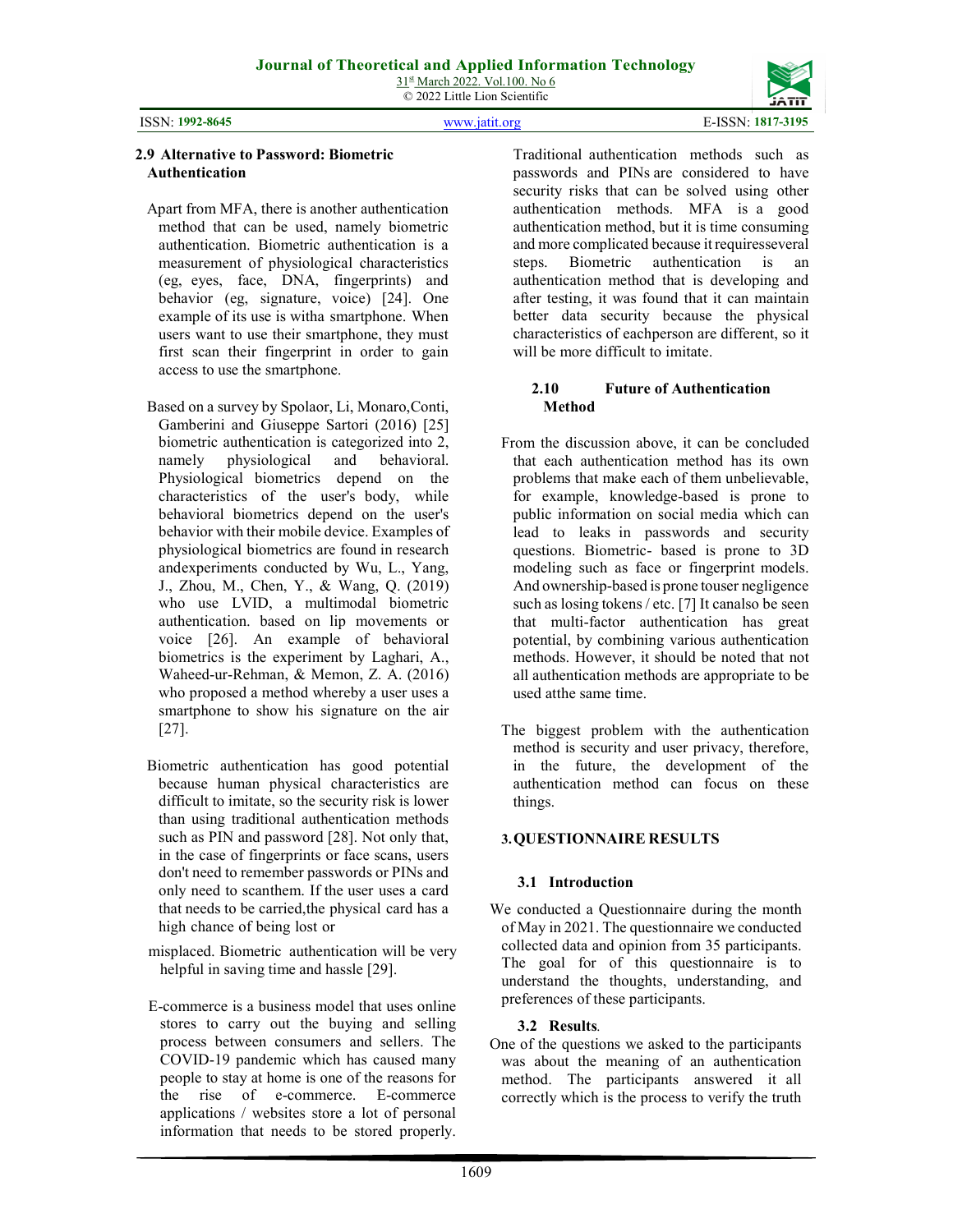



ISSN: 1992-8645 www.jatit.org E-ISSN: 1817-3195

or integrity relating to an identity.

- Another question we asked to the participants is about what kind of authentication method they most often come across while they were using an e-commerce application/website.
- The answer which we received was not at all surprising as we see that Password holds the highest spot with 97.1%, followed by PINs with 85.7%, Second Factor Authentication with 74.3%, followed by Fingerprint Scanner with 71.4%, to which it is followed by the other options. Here, we understand how popular Textbased Authentication Methods are as they dominated the results of this question's results as seen in this picture below.Moving onto the next question, since the previous question was to understand which authentication method is the most popular within e- commerce applications/websites, this next question was made in order for us to know which authentication methods are most popular in their daily lives.
- As seen from the picture above, yet again the Textbased Authentication Methods (Password and PINs) dominated the question results. However, in this question, the Fingerprint Scanner with 80% took over third place which is followed by Second Factor Authentication with 42%. Here, we can see that the participants use Biometric Authentication Method in their daily lives more than they did in e- commerce application/website.
- The next question we asked was to know the opinions of our participants. We asked them which authentication method was safest according to them.
- Through this question, we found out that most of our participants chose Multi Factor Authentication to be the safest out of all the choices we provided. It is then followed by Fingerprint Scanner, which is a Biometric Authentication Method. With which it is followed by a draw between Second Factor Authentication Method and Iris Recognition, which is also a Biometric
- Authentication. Password, the Text-based Authentication Method that kept dominating the first few questions fell to 4th place and followed by Facial Recognition, another Biometric Authentication Method, who took last place.



- Through this question, we found out that the participants prefer MFA and Biometric Authentication Methods to be safer than usual Text- based Authentication Methods which is, ironically, the most prevalent authentication method as of now.
- Moving on, we needed to understand up to what point was the severity of the risk of losing our personal data through unsafe authentication methods. Hence, we asked our participants to tell us whether or not they have ever had their personal datastolen.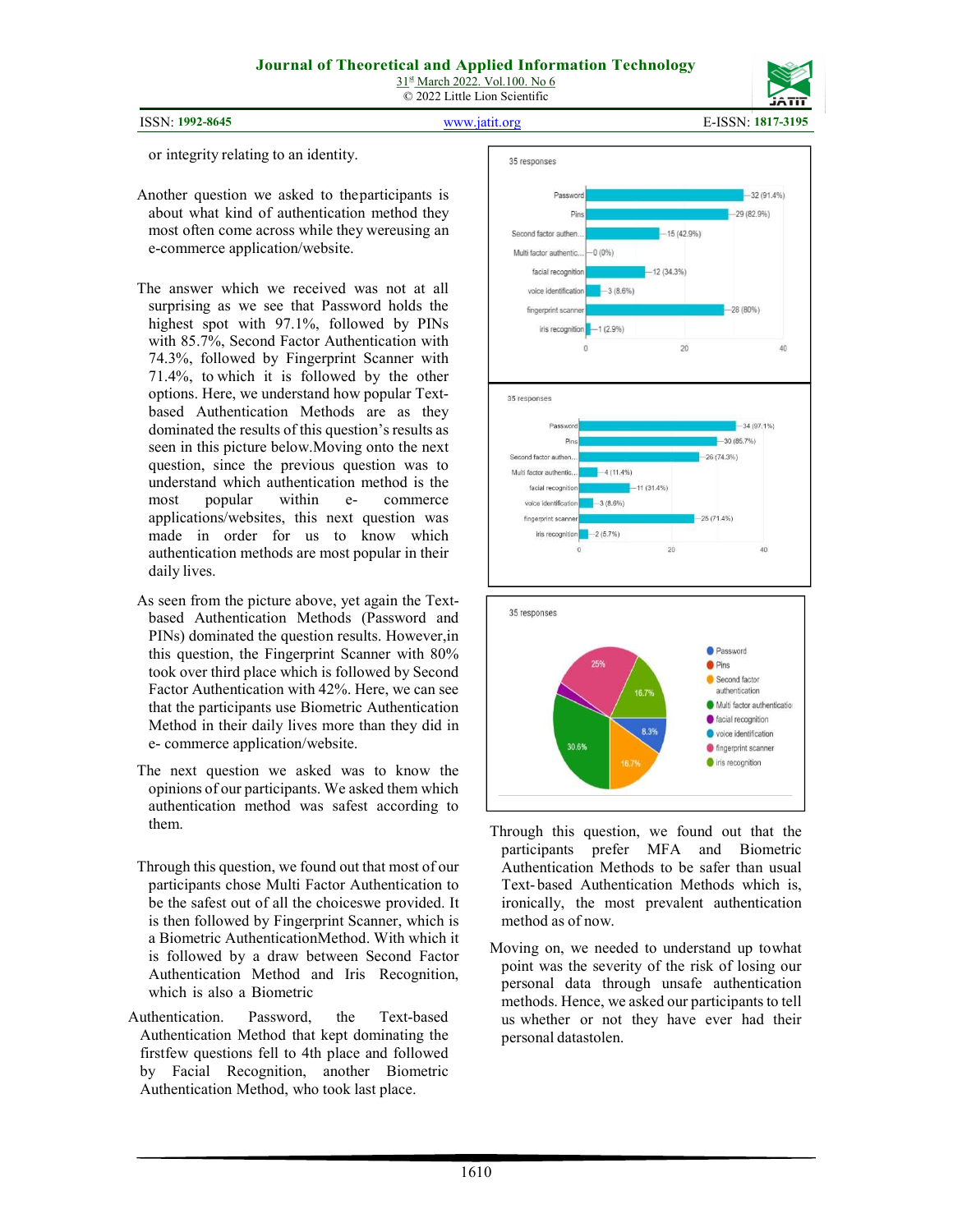ISSN: 1992-8645 www.jatit.org E-ISSN: 1817-3195



- Through this question, we found out that four of our participants have ever had their personaldata stolen. Even though it is a small number, it is still concerning that the risk of getting our personal data stolen is always going to be present.
- Previously, we have been asking ourparticipants about the various authentication methods that are currently present and widely available. Which of those methods are the safest to them and which of those are widely encountered by our participants? These next few questions will now be pertaining to the importance of Personal Data and its safety.
- We asked our participants to choose on a scale of one to five, with one being the least important to five being the most important, how important is the safety of their personal data in e- commerce.

produces several more steps than the usual, more instant, and simple authentication methods.

#### 4.CONCLUSION

- As seen from the image above, most of our participants picked the number five to indicate that they agree that the safety of their personal data in e- commerce is very important. Although the rest of our participants chose the number four, it is still quite high in the scale as it still counts as them agreeing that their personal data's safety is important even though it might not be the most important.
	- Our last question towards our participants was to know whether or not they were willing to go through extra steps in order to gain access to their personal data. Extra steps here is pointing to the fact that they would be using Multiple Factor Authentication.
	- Here, we can notice the uncertainty from our participants as half of them chose yes, that they would be willing to use MFA in order to protet their personal data, followed by quite a bit of participants who chose maybe resulting in a percentage that is not far behind from the majority. And then the minority of the participants chose no, indicating that they arenot willing to use MFA.
	- The results from these few questions tells us that even though their personal data's safety is important, the ease in order to access it is also quite an important factor. Hence, the participants became unsure whether or not they would use MFA, which
	- Through this research, we can conclude that Textbased Authentication Methods are commonly used in our daily lives especially in the ecommerce industry. However, it is not the safest authenticationmethod, which was taken from the opinions of our questionnaire participants and also proven through reviewing multiple literature analysis.
	- Each year, the usage of e-commerce platforms rise. More and more people are selling and buying things online. Of course, these platforms will ask for the user's personal information. Some of which are quite sensitive to the owner, such as, address, ID number, social security number, bank credentials, and so much more.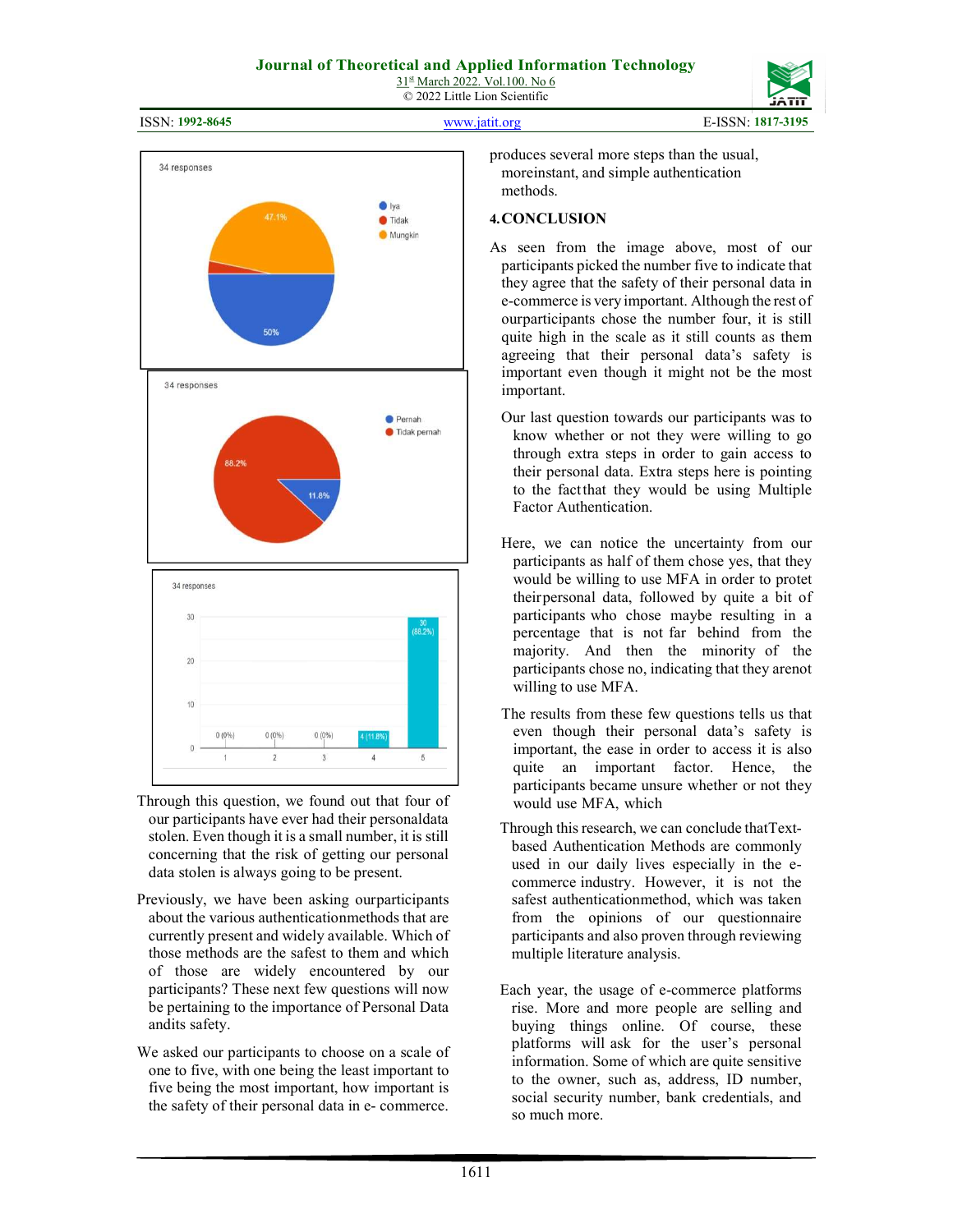# Journal of Theoretical and Applied Information Technology

31st March 2022. Vol.100. No 6 © 2022 Little Lion Scientific

| ISSN: 1992-8645 | www.jatit.org | E-ISSN: 1817-3195 |
|-----------------|---------------|-------------------|

- In order to solve this issue, we reviewed other authentication methods to substitute the Textbased Authentication Methods. The authentication method we deemed the most appropriate, in terms of ease and security, to substiture Text-based Authentication Methods are Biometric Authentication Methods and Multiple Factor Authentication.
- Biometric Authentication Methods uses a person's own unique biometrical identity which includes our fingerprints, face, iris, and many more. These are things unique only to the owner and is quite difficult to replicate. Hence, not only is it easy to use, it also has quite a formidable security level.
- Aside from Biometric Authentication Methods, we also chose Multiple Factor Authentication as a worthy substitute for Text-based Authentication Methods. True to its name, it uses multiple authentication methods that needs to, in order, be successfully authenticated for the user to be able to gain access to their personal data. This method is quite safe to use as there are, in a sense, multiple walls that protects the access to a person's personal data. However, the process could be quite tedious to some as its not an instant process like the Biometric Authentication Methods or Textbased Authentication Methods.
- In summary, there are multiple authentication methods that are currently available. They are used in order to guard our personal data from thieves who might want to steal our personal data in order for their own personal gain which is, ofcourse, done illegally. Which is why, choosing the right authentication method is important as it is the barrier between those thieves and your personal data.

# REFRENCES:

[1] Wikipedia contributors. (2021, April 9). Authentication.Wikipedia.

https://en.wikipedia.org/wiki/Authentication

[2] Maayan, G. D. (2021, March 10). 5 Authentication Methods that Can Preventthe Next Breach. https://www.idrnd.ai/5 authentication-methods-that-can-prevent- thenext-breach/

- [3] Laka, P., & Mazurczyk, W. (2018). User perspective and security of a new mobile authentication method. Telecommunication Systems, 69(3), 365–379. https://doi.org/10.1007/s11235-018-0437- 1
- [4] Z. Rui and Z. Yan, "A Survey on Biometric Authentication: Toward Secure and Privacy-Preserving Identification," in IEEE Access, vol. 7, pp. 5994-6009, 2019, doi: 10.1109/ACCESS.2018.2889996.
- [5] Ammar Hameed Shnain and Sarah Hadi Shaheed , "The use of graphical password to improve authentication problems in ecommerce" , AIP Conference Proceedings 2016, 020133 (2018) https://doi.org/10.1063/1.5055535
- [6] Chen Wang, Yan Wang, Yingying Chen, Hongbo Liu, Jian Liu, User authentication on mobile devices: Approaches, threats and trends, Computer Networks, Volume 170, 2020, 107118, ISSN 1389-1286,

https://doi.org/10.1016/j.comnet.2020.107 118.

- [7] Mohammadreza Hazhirpasand Barkadehi, Mehrbaksh Nilashi, Othman Ibrahim, Ali Zakeri Fardi, Sarminah Samad, Authentication systems: A literature review and classification, Telematics and Informatics, Volume 35, Issue 5, 2018, Pages 1491-1511, ISSN 0736-5853, https://doi.org/10.1016/j.tele.2018.03.018.
- [8] ang, W.; Wang, S.; Hu, J.; Zheng, G.; Valli, C. Security and Accuracy of Fingerprint-Based Biometrics: A Review. Symmetry 2019, 11, 141. https://doi.org/10.3390/sym11020141
- [9] Huichao Ye et al 2020 J. Phys.: Conf. Ser. 1607 012120
- [10] S Fatonah et al 2018 J. Phys.: Conf. Ser. 1140 012033
- [11]Kang, J. Mobile payment in Fintech environment: trends, security challenges, and services. Hum. Cent. Comput. Inf. Sci. 8, 32 (2018). https://doi.org/10.1186/s13673-018-0155- 4
- [12]Yang, Ching-Nung; Lu, Jianfeng;Yang, Zaorang;Li, Lina;Yuan, Wenqiang;Li, Li;Chang, Chin-Chen. Multiple Schemes for Mobile Payment Authentication Using QR Code and Visual Cryptography. 2017.https://doi.org/10.1155/2017/435603 8

[13]Fan, K., Li, H., Jiang, W., Xiao, C., & Yang, Y. (2018). Secure authentication protocol for mobile payment. Tsinghua Science and

Technology, 23(5), 610-620. https://sci-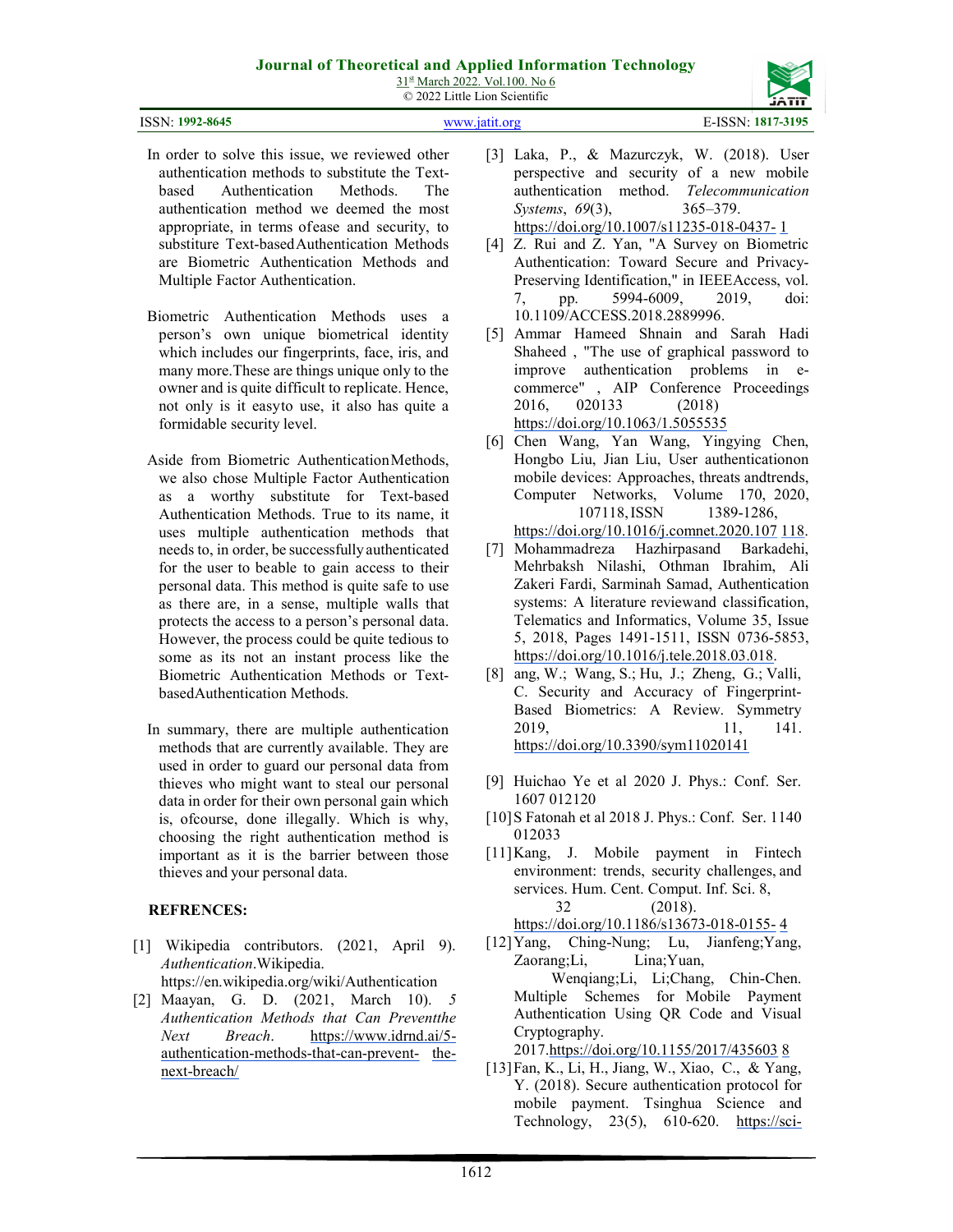

ISSN: 1992-8645 www.jatit.org E-ISSN: 1817-3195

hub.se/https://ieeexplore.ieee.org/abstract/ document/8450873

[14]Haganta, R. (2020). Legal Protection of Personal Data As Privacy Rights Of E-Commerce Consumers Amid The Covid-19 Pandemic. Lex Scientia Law Review, 4(2), 77- 90.

https://journal.unnes.ac.id/sju/index.php/lsl r/article/view/40904/17466

[15]Pradeep Kumar, K., & Cherukuri, R. C. (2018). Secured Electronic Transactions Using Visual Encryption: An E-Commerce Instance. 2018 International Conference on Inventive Research in Computing Applications

(ICIRCA).

https://doi.org/10.1109/icirca.2018.859732 4

- [16]Morii, M., Tanioka, H., Ohira, K., Sano, M., Seki, Y., Matsuura, K., & Ueta, T. (2017). Research on Integrated Authentication Using Passwordless Authentication Method. 2017 IEEE 41st Annual Computer Software and Applications Conference (COMPSAC). https://doi.org/10.1109/compsac.2017.198
- [17] Pagar, V. R., & Pise, R. G. (2017). Strengthening password security through honeyword and

Honeyencryption

technique. 2017 International Conference on Trends in Electronics and Informatics (ICEI). https://doi.org/10.1109/icoei.2017.830081 9

- [18]González Briones, A., Chamoso Santos, P., & López Barriuso, A. (2016). Review of the main security problems with multi-agent systems used in e-commerce applications. https://gredos.usal.es/bitstream/handle/103 66/132092/Review\_of\_the\_Main\_Security Problems wit.pdf?sequence=1&isAllowed=y
- [19]Scaria, B. A., & Megalingam, R. K. (2018, June). Enhanced E-commerce application security using three-factor authentication. In 2018 Second International Conferenceon Intelligent Computing and Control Systems (ICICCS) (pp. 1588-1591). IEEE. https://scihub.se/https://ieeexplore.ieee.org/abstract/ document/8662831
- [20] Zheng, W., & Jia, C. (2017). CombinedPWD: A New Password Authentication Mechanism Using Separators Between Keystrokes. 2017 13th International Conference on Computational Intelligence and Security (CIS). https://doi.org/10.1109/cis.2017.00129
- [21] Asmat, N., & Qasim, H. S. A. (2019). Conundrum-Pass: A New Graphical Password Approach. 2019 2nd International Conferenceon Communication, Computing and Digital Systems (C-CODE). https://doi.org/10.1109/c-code.2019.8680989
- [22]Reese, K., Smith, T., Dutson, J., Armknecht, J., Cameron, J., & Seamons, K.
- (2019). A usability study of five two-factor authentication methods. In Fifteenth Symposium on Usable Privacy and Security {SOUPS} 2019). https://www.usenix.org/system/files/soups 2019-reese.pdf
- [23]Das, S., Wang, B., Tingle, Z., & Camp, L. J. (2019). Evaluating user perception of multifactor authentication: a systematic review. arXiv preprint arXiv:1908.05901. https://arxiv.org/ftp/arxiv/papers/1908/190 8.05901.pdf
- [24]Sabhanayagam, T., Venkatesan, V. P., & Senthamaraikannan, K. (2018). A comprehensive survey on various biometric systems. International Journal of Applied Engineering Research, 13(5), 2276-2297. http://www.ripublication.com/ijaer18/ijaer v13n5\_28.pdf
- [25]Spolaor, R., Li, Q., Monaro, M., Conti, M., Gamberini, L., & Sartori, G. (2016). Biometric Authentication Methods on Smartphones: A Survey. PsychNology Journal, 14, 87–98. http://www.psychnology.org/File/PNJ14(2 - 3)/PSYCHNOLOGY\_JOURNAL\_14\_2\_3 \_SPOLAOR.pdf
- [26]Wu, L., Yang, J., Zhou, M., Chen, Y., & Wang, Q. (2020). LVID: A Multimodal Biometrics Authentication System on Smartphones. *IEEE Transactions* on Information Forensics and Security, 15, 1572–1585.

https://doi.org/10.1109/tifs.2019.2944058

[27]Laghari, A., Waheed-ur-Rehman, & Memon, Z. A. (2016). Biometric authentication technique using smartphonesensor. 2016 13th International Bhurban Conference on Applied Sciences and Technology (IBCAST).

https://doi.org/10.1109/ibcast.2016.7429906